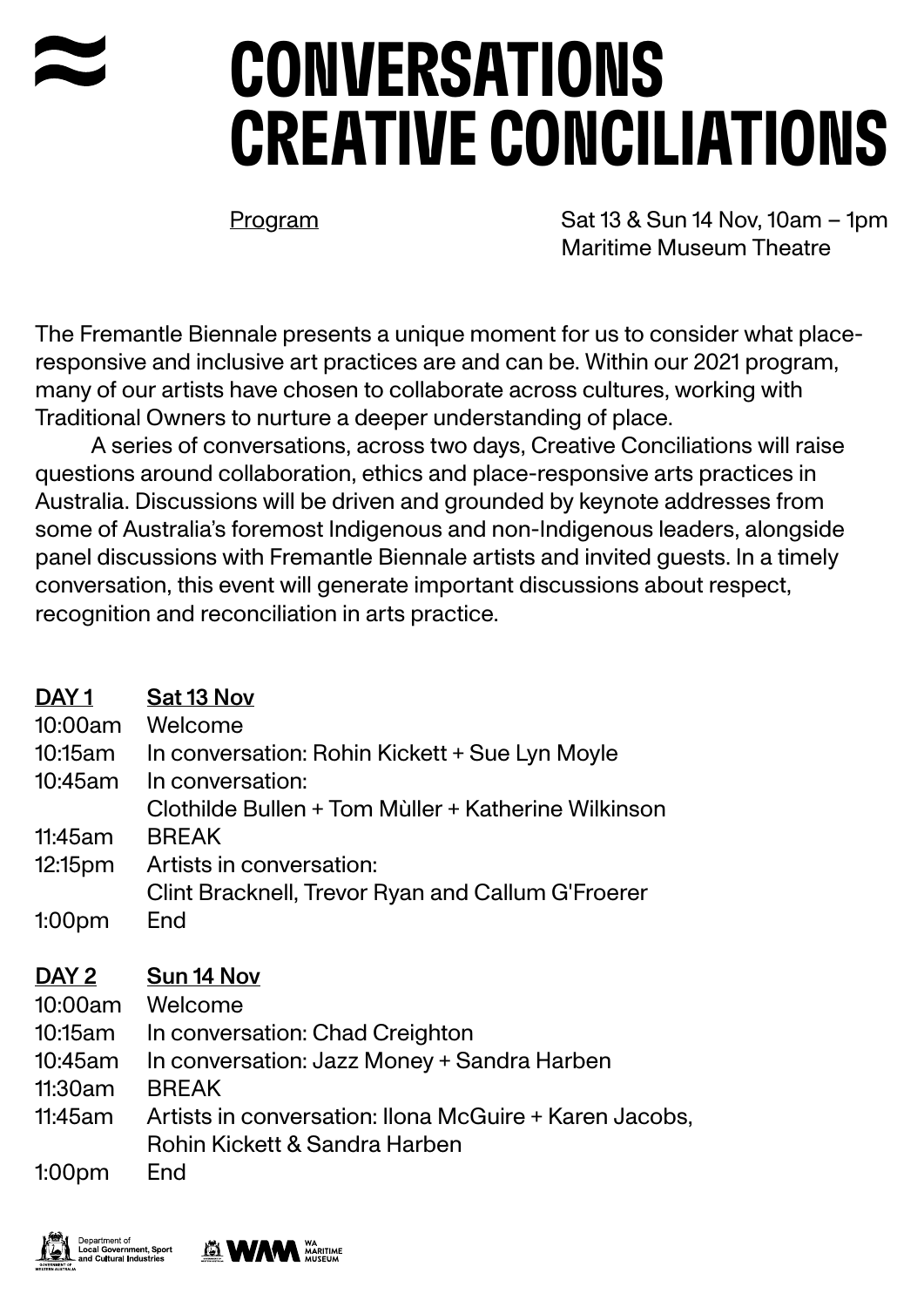## ABOUT THE SPEAKERS:

Clint Bracknell is a musician and researcher from the south coast Noongar region of Western Australia, and Associate Professor at the Western Australian Academy of Performing Arts and Kurongkurl Katitjin Centre for Indigenous Australian Education and Research, Edith Cowan University. His stage credits as composer, sound designer and musical director include Hecate (Yirra Yaakin/Bell Shakespeare), The Cherry Orchard, Water and The Caucasian Chalk Circle (Black Swan), Skylab (Black Swan/Yirra Yaakin), Mission Songs Project: 1957 Palm Island Strike (Sydney Festival, Darwin Festival), King Hit (Yirra Yaakin), and The Red Tree (BGTC) which was nominated for best original score in the Helpmann Awards. Recent screen credits include Fist of Fury Noongar Daa (Fortune Star/Perth Festival/ Boomerang and Spear) and H is for Happiness (Cyan Films/The Koop). Clint's PhD in Music from UWA was awarded the 2016 Robert Street Prize for most outstanding thesis.

Clothilde Bullen, a Wardandi (Nyoongar)/Yamatji woman, is Curator of Aboriginal and Torres Strait Islander exhibitions and collections at the Museum of Contemporary Art. She was previously Curator of Indigenous art at the Art Gallery of Western Australia, Perth, where she worked for over a decade. She has curated a number of shows independently including Darkness on the Edge of Town in 2016 at Artbank, Sydney, and When the Sky Fell: Legacies of the 1967 Referendum at the Perth Institute of Contemporary Art in 2017. She is the coeditor of the black edition of Artlink magazine in 2018 and is a board member on Artmonthly magazine. Clothilde has written and had feature essays in a number of catalogues including Defying Empire, Tarnanthi and Being Tiwi, and been published extensively including in Artlink and Sturgeon. She is an alumni member of the British Council Accelerate Scholarship for Indigenous leadership in the arts.

Chad Creighton is the Chief Executive Officer of the Aboriginal Art Centre Hub of Western Australia. Chad is a Bardi and Nyul Nyul man from the Kimberley region of WA. Born in Broome he lived in the township and surrounding communities for most of his life. He studied Fine Art at the University of Western Australia and Heritage Studies at Curtin University. Chad has a diversity of knowledge and experience working in the arts, heritage and native title. His work experience includes, curatorial experience with the Art Gallery of WA, development of the Desert River Sea project, coordinating heritage and environmental activities and managing native title services in the West Kimberley. He is currently a board member of the Darwin Aboriginal Art Fair, WA Museum Aboriginal Advisory Committee member,

Revealed Advisory Committee member and formerly committee member of the City of Perth Cultural Advisory Group.

Callum G'Froerer is an Australian trumpet player based in Melbourne and active in various improvised and notated musical settings. Originally from sunny Perth, he was based in Berlin from 2015–2018, and Melbourne from 2012–2014. He has performed in the USA, Italy, UK, Japan, Portugal, Denmark, Norway, Turkey, Taiwan, Germany and Singapore, and has performed world and national premieres of works by Ann Cleare, Karlheinz Stockhausen, Liza Lim, James Rushford, Laure Hiendl, Cat Hope, Alice Humphries, Simon Charles, Iain Grandage and Eres Holz. Callum was long listed for the 2014 Freedman Jazz Fellowship and the 2015 Freedman Classical Fellowship. His long-term composition project Charcoals spans electro-acoustic works, field recordings, performance pieces, and acoustic chamber music – all performance/site-specific.

Sandra Harben is a Whadjuk and Balardong Nyoongar woman. Sandra is the principal of Richmond Consultancy, which facilitates crosscultural awareness training workshops (CCWTW) throughout the South West and metropolitan areas. Sandra has undertaken extensive community and stakeholder engagement as a member of the Whadjuk Working Party for the WA Museum.

Karen Jacobs is a traditional owner of Wadjuk Country with a passionate focus on developing and encouraging Aboriginal people's involvement in enterprise and business opportunities. Karen is a Fremantle Biennale Advisory Board member and has led an extensive career in Aboriginal cultural heritage, environmental management, cultural tourism, and education. Throughout her career she has worked in the probity and procurement, financial management, marketing and promotion of Aboriginal engagement across numerous industries. Karen is an active leader in furthering the Noongar community. She has held a number of professional positions and memberships, currently including Director Secretary of Noongar Property Holdings, Chairperson of Perth Noongar Foundation, and Independent Director of Kuruma Marthudunera Limited.

Rohin Kickett is a Nyoongar artist from the Balardong region. His practice revolves around paint and photography with a particular focus on mark making. The inspiration behind his work stems from experiencing first hand the impact of colonisation on his family and community and from his connection to Country. Rohin is driven to shed light on the issues that Aboriginal people are facing today with a willingness to foster stronger relationships with the broader Australian public.